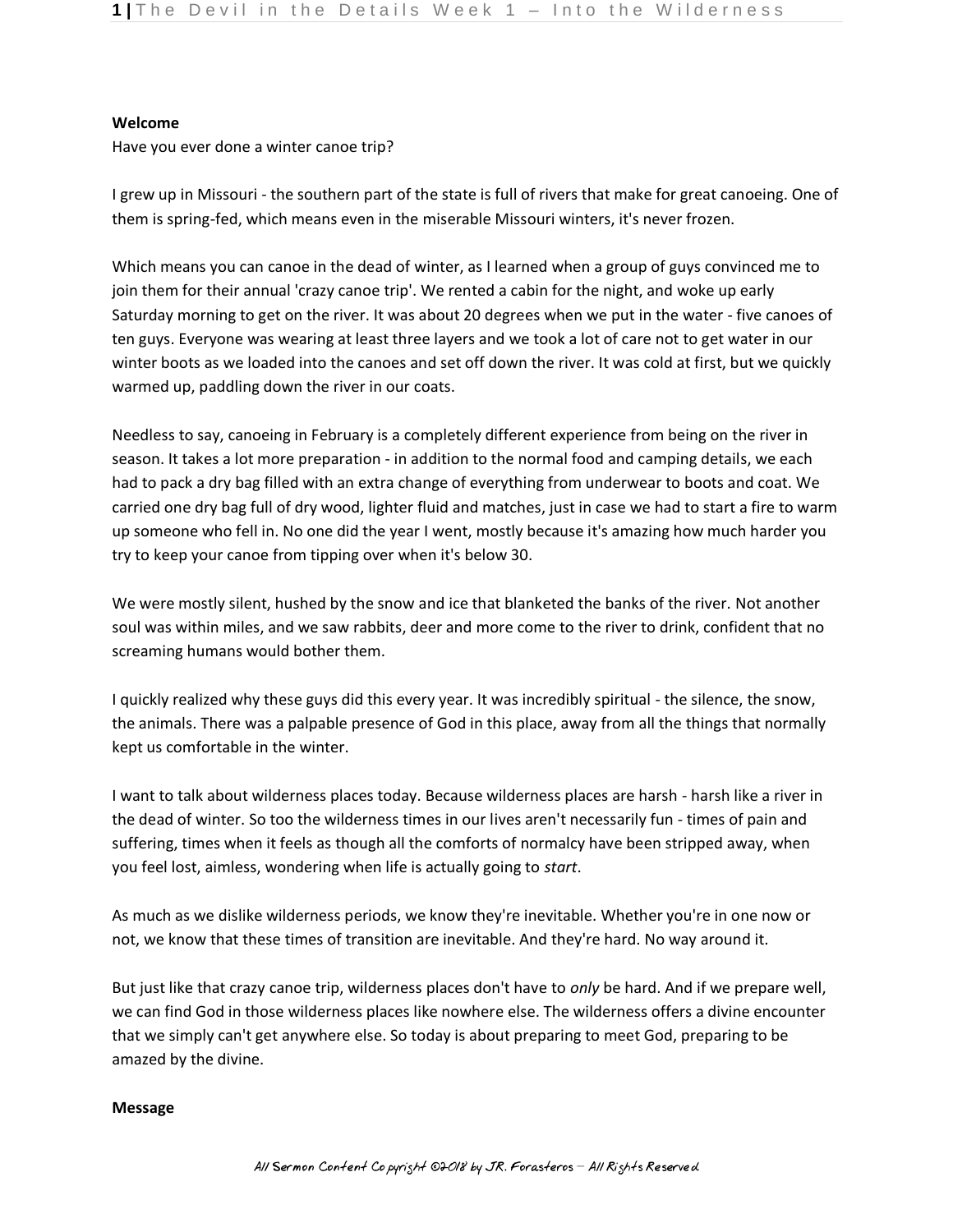Today is the first Sunday of Lent, which is when we begin preparing to celebrate Easter. Lent is a season in the Church year we set aside for self-reflection, for searching out sin in our lives so we can turn from it and turn to God. This year, our Lenten series is called The Devil in the Details. We'll be in the Gospel stories of Jesus, and in most of them, the devil shows up. We'll be exploring sin, temptation and how much the little things matter. We insist that we stop in the midst of our busy lives so we don't lose God's call in the details.

[Scripture Slide] As we begin our journey toward Easter, let's look at Jesus' first confrontation with the devil. Turn with me to Mark 1. This is the beginning of Mark's story about Jesus. Back during Advent, we saw John the Baptizer preparing the way for Jesus. Then, at the beginning of Epiphany, we saw John baptize Jesus, marking the beginning of Jesus' ministry.

Today's text picks back up right there. We'll see Jesus baptized and begin his ministry, announcing God's coming kingdom. But pay attention to what happens *between* his baptism and when he embarks on God's calling - he has a run-in with Satan:

One day Jesus came from Nazareth in Galilee, and John baptized him in the Jordan River. As Jesus came up out of the water, he saw the heavens splitting apart and the Holy Spirit descending on him like a dove. And a voice from heaven said, "You are my dearly loved Son, and you bring me great joy."

The Spirit then compelled Jesus to go into the wilderness, where he was tempted by Satan for forty days. He was out among the wild animals, and angels took care of him.

Later on, after John was arrested, Jesus went into Galilee, where he preached God's Good News. "The time promised by God has come at last!" he announced. "The Kingdom of God is near! Repent of your sins and believe the Good News!" -- Mark 1:9-15

You might be more familiar with this story from the other Gospels - specifically Matthew and Luke. Those are the stories where Jesus and Satan have a pretty intense back and forth, where Satan tempts Jesus three times and Jesus resists him. In those stories, the focus of the story is the temptation itself. But Mark does something different. Mark focuses on the wilderness, and on the fact that Jesus went there *between* his calling at his baptism and the beginning of his ministry.

That's not an accident. The wilderness isn't a detour. It certainly *looks* like that, especially if you know the geography of the Holy Land. John was baptizing in the Jordan River, which formed the symbolic boundary of the Holy Land. When God freed the Israelites from Egypt, they spent 40 years waiting with God in the wilderness, and when it was time for them to enter into the Holy Land, they crossed the Jordan river.

So for Jesus to come to the Jordan and then out into the Wilderness makes it look sort of like he's leaving. But then Mark tells us he was in the wilderness for 40 days, which points back to Israel's 40 years in the wilderness.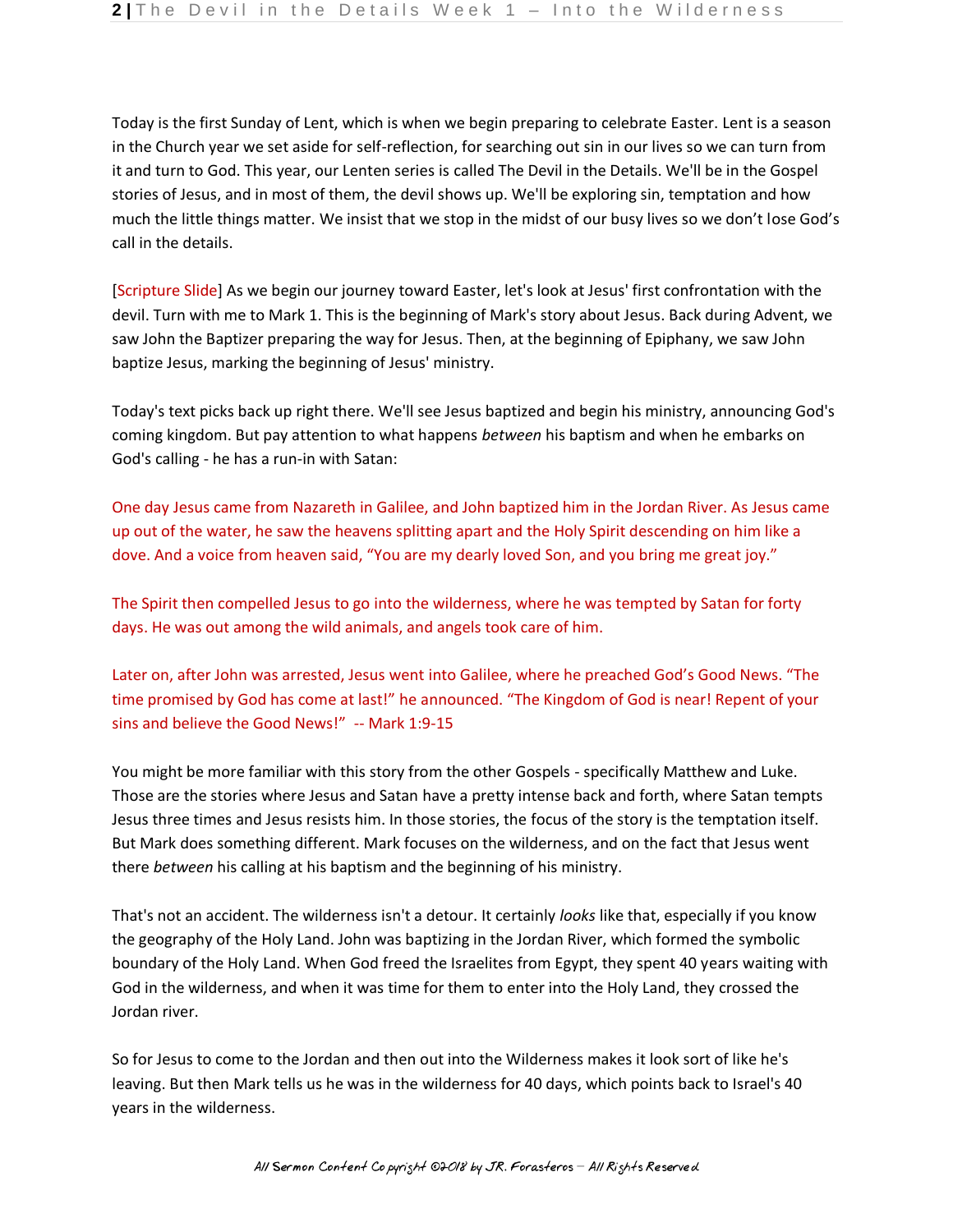Israel's time in the wilderness was… not great, to put it kindly. It was marked by a repeated failure to trust God. In fact, the original plan was for Israel not to spend any time in the wilderness at all. Originally they were to go in and conquer the land. But when they got to the edge of the Jordan, they lost faith. They were afraid of the peoples of the land, afraid God wouldn't be with them. So God took them back out into the wilderness for 40 years of ups and downs. 40 years of camping, essentially, while they learned to trust God to provide.

By going into the wilderness, by facing down the temptations of Satan, Jesus is acting out Israel's story. He's taking Israel's failures on himself and succeeding where they failed. Jesus is Israel in the flesh, faithful where they were faithless, hopeful where they were hopeless.

And after his 40 days of temptation, he returns, victorious and ready to announce the reign of God is at hand.

The wilderness prepared Jesus to accomplish his calling. Before we can be God's people, we have to spend time in the wilderness. We have to have the trappings of our sinful lives stripped away and be remade as God's people, ready to fulfill God's calling in the world.

It's no accident that Lent follows the season of Epiphany. Epiphany celebrates God being revealed to the world. When we see God, it's always an invitation to join in God's work. A revelation of God is always accompanied by an invitation to join God's life.

Which takes us into a wilderness place where we are reborn, transformed, made new. And we return ready to fulfill God's call in the world.

Wilderness places can actually be *good*. They can be sources of renewal, reframing. They can be times that prepare us for what's ahead.

But they're *always* hard. There's no such thing as an easy wilderness. If it were easy, it wouldn't be the wilderness. What *makes* it the wilderness is that it doesn't have all the comforts of our homes. (It's why we don't go camping in our backyards.)

This is why we look forward to the season of Lent. We know wilderness times always come. Lent invites us to prepare for them, much like we prepare to go camping. Lent sets aside 40 days to go with Jesus into the wilderness, to strip away the things that bring us comfort so we can hear God speaking to us clearly. We strip away the comforts that insulate us from the reality of our sinfulness so we can face the sins sprouting up in our lives.

I didn't grow up in a Church that observed Lent. I had never heard of it until college, when one of my good friends stopped eating ketchup (which doesn't sound like a big deal, except for the fact that this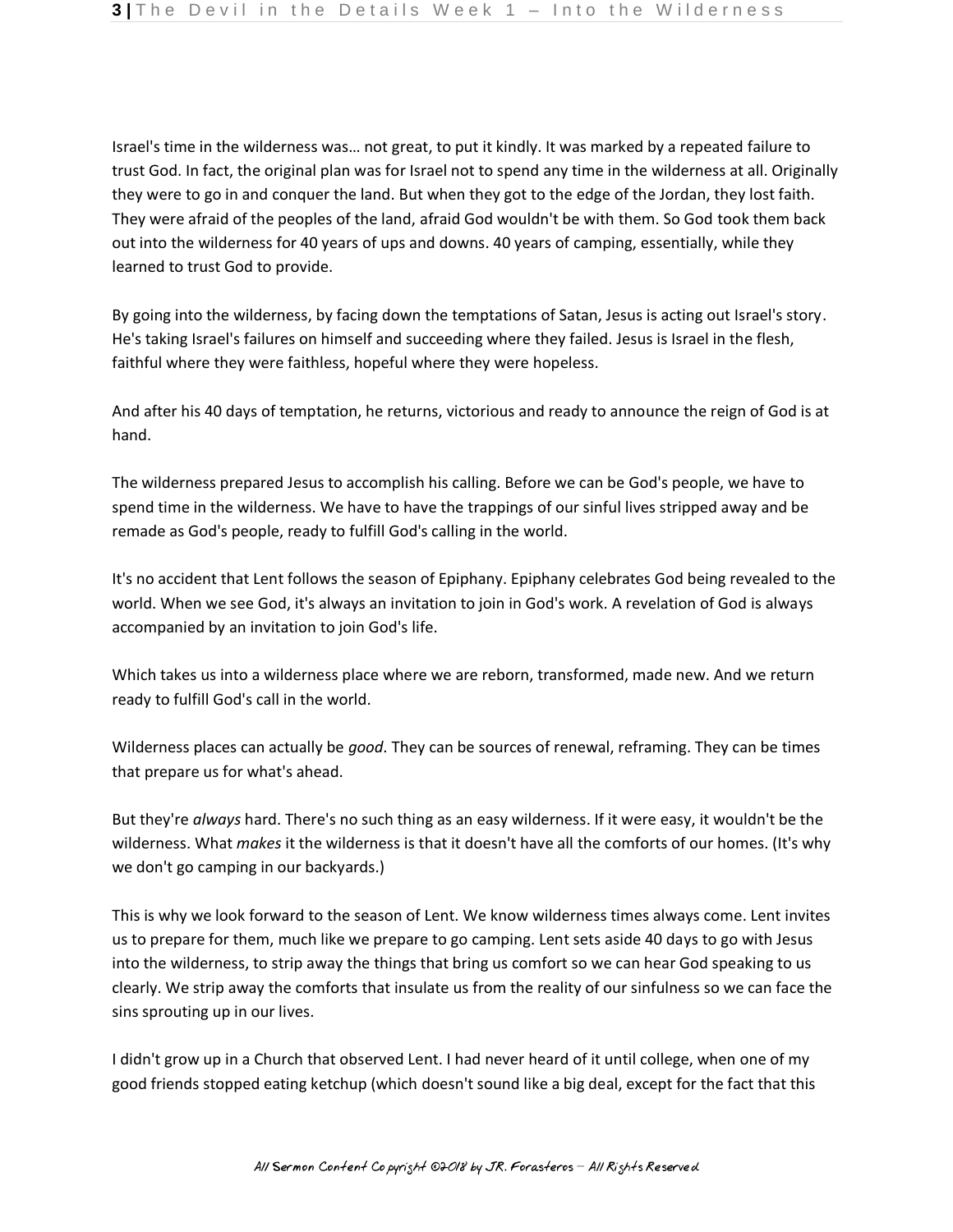guy ate gallons of ketchup on everything except for ice cream). I asked him where his usual ketchup allotment was, and he told me he'd given it up for Lent, introducing me to the Lenten fast.

By denying himself something he loved for 40 days, he was entering symbolically into the wilderness with Jesus. Going without reminded him that he didn't need all the things we think we need to live - he needed God and God alone. I decided to fast with him - I gave up Dr. Pepper. That was over fifteen years ago, and I've been observing Lent every year since.

I have been amazed, year after year, at how much more near God is in my life. Not because God moves, but because in the Lenten journey, I travel to God, with God. I spend six weeks making space for God to be present in my life. 40 days attending to where God is at work, what work needs to be done in me.

And Lent culminates on Easter Sunday, when we gather to celebrate Jesus' resurrection and victory over sin. Easter is about what's ahead of us, where God is taking us, the new creation God is bringing into being.

We are part of that new creation. But new creation is hard work. It's *good*, but it's hard work. Our world needs real help, divine help, help that only God can bring.

And God has chosen us, called us to be agents of healing and restoration. So we prepare for that hard work. We fast with God in the wilderness. Because the work God has for us to do is too important to be caught unaware.

Friends, this is the beginning of Lent. We're at a crossroads. We've spent the last six weeks pondering God's call on our lives, asking what God would have for us, what it means to be part of God's church.

We know the road ahead of us. We know the work God is calling us to do. The peacemaking, bridgebuilding and welcoming we saw Jesus do.

But before we imitate him in that work, we follow him into the wilderness. We ask God to prepare us for the work that God has called us to.

You might be in a wilderness right now. You may feel as though you're between things, waiting for your real life to begin. You may be recovering from a painful trauma - a loss or the end of a relationship, wondering what the future can possibly look like. You may be on the cusp of a new phase of life - a new relationship, a new life, an empty nest.

If that's you, if you're *in* the wilderness, you may not have prepared. You may feel left out in the cold, helpless against the elements, wondering where you're going to find the strength to go on.

Know that Lent assures us Christ is in this place with you. That doesn't make this time any less difficult, but it *does* mean you're going to make it through. Israel left the wilderness - and eventually, the